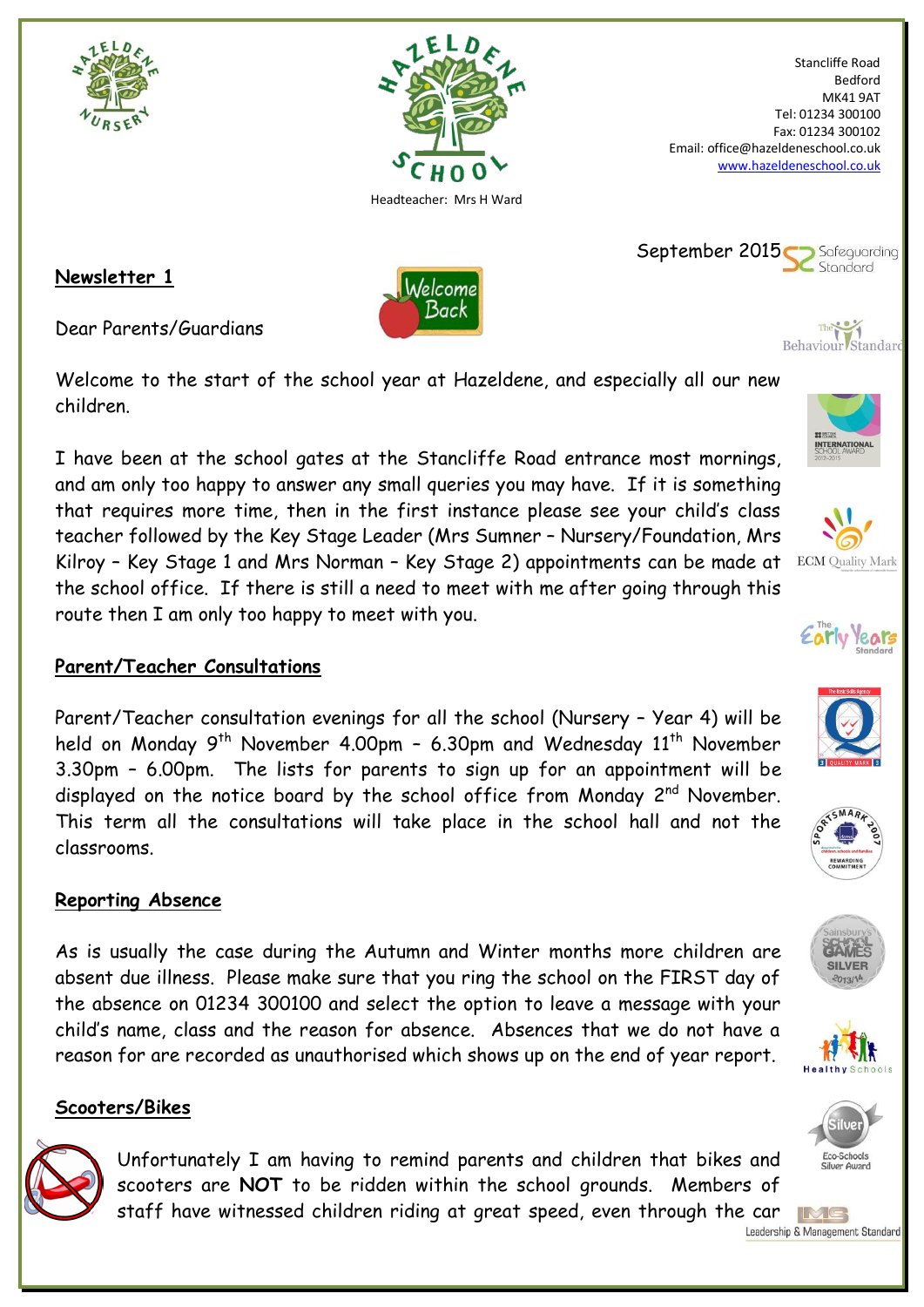park! Whilst we encourage children to bike and walk to school we must always ensure the safety of the whole school community.

### **Free School Meals**

From Foundation through to year 2 the children are entitled to a free school meal, however to ensure that the school receives all the money that your child could be entitled to, please register for free school meals if you think you may be eligible. If your child is in year 3 or 4 then again please register if you think they may be eligible. All the information is on the school website, or please contact me for any information or help filling out the paperwork.

### **Government Fruit Scheme**

All the children in Nursery – year 2 are provided with free fruit every day as part of the Governments healthy eating programme. We would also encourage year 3 and 4 to bring fruit in to eat in their break time, an apple, satsuma, banana, maybe some grapes in a named container but please no biscuits, sweets or cereal bars. We do sometimes have a small amount of spare fruit if children are away etc, but there are no guarantees, so please do not rely on this being the case. There have been some disappointed children since our return to school when finding there is none for them!

#### **Charity Fundraising**

I am very proud of the amount of money Hazeldene raises for very worthwhile charities throughout the school year, last year alone we raised just under £4,000 for the charities we supported as well as a huge donation of food to Bedford Foodbank. The autumn term always seems especially busy with Jeans for Genes, Macmillan, Harvest and Children in Need. We would like to thank our parents in advance for the support they always give to these events.

#### **Diary Dates**

Friday 18<sup>th</sup> September Friday 25<sup>th</sup> September Friday 25<sup>th</sup> September Monday 5<sup>th</sup> October Harvest Festival Monday 5<sup>th</sup> October Thursday 22<sup>nd</sup> October Break up for half term

Wednesday 16<sup>th</sup> September Year 4 trip to Hazard Alley Jeans for Genes Day Roald Dahl Dress up Day Macmillan coffee afternoon 2.30pm Individual School Photographs Wednesday 7<sup>th</sup> October Literacy/Maths Information 3.30pm Wednesday 7<sup>th</sup> October Class 2C Frankie & Bennys (morning) Wednesday 14<sup>th</sup> October Class 2F Frankie & Bennys (morning)